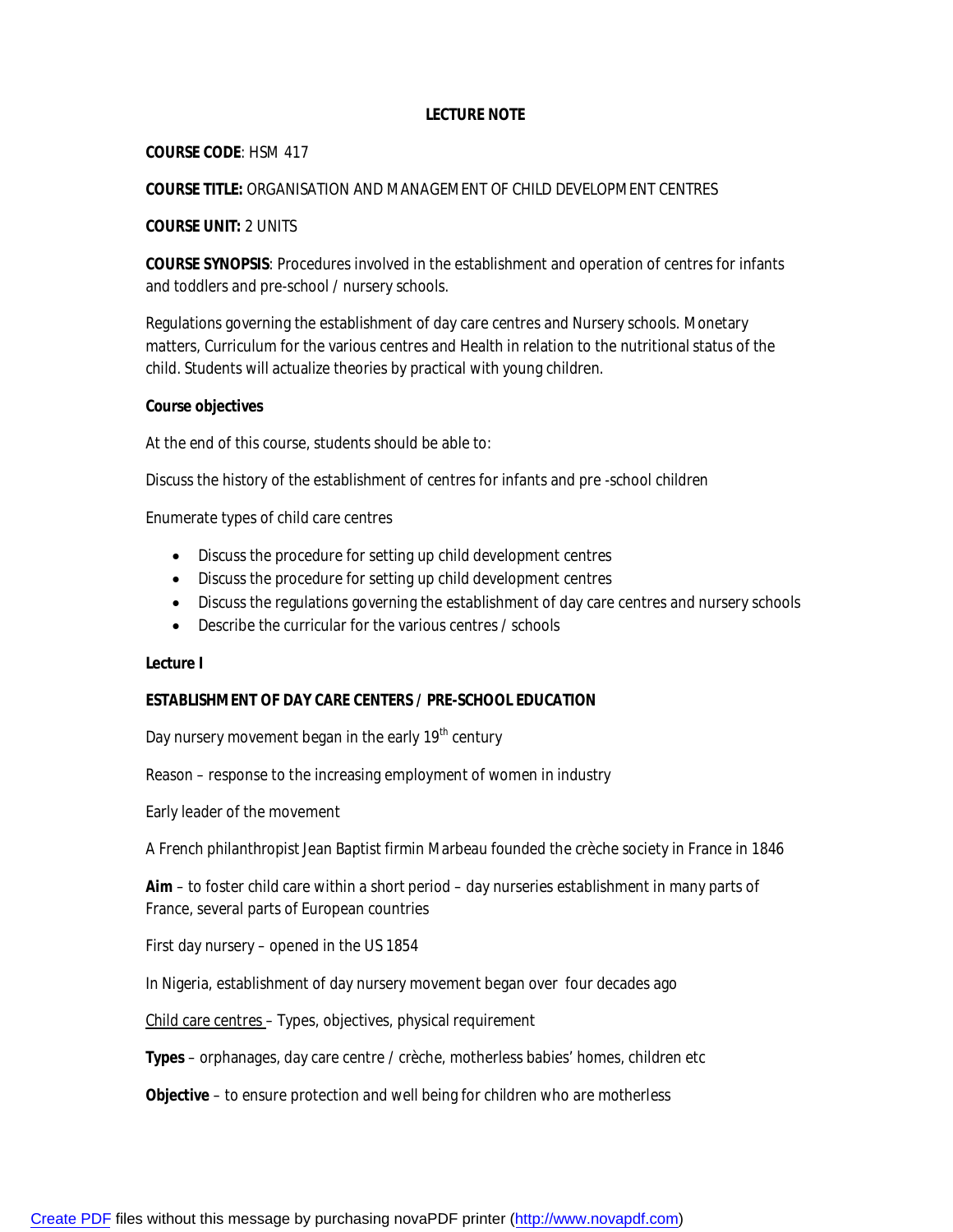Basic physical requirements (for day care / crèche)

- Space with adequate facilities for ventilation
- Beddings / cots
- Toiletries
- Toys
- First aid boxes
- Nannies (at least 1:5)
- Medical facilities as required

### **Lecture II**

# **NURSERY SCHOOLS**

Purpose of Nursery education

- Inculcate literacy and numeracy and the ability to communicate effectively
- Lay a sound basis for scientific and reflective thinking.
- Mould the character of the child
- Give the child opportunity to develop manipulative skills for effective functioning in the society etc.

Duration – shall be for six years

Management and monitoring strategies

#### **Management strategies** –

- a board of trustees should be effectively utilized in the management of nursery schools
- Roles and responsibilities to be well spelt out
- Accurate records to be kept for proper accountability and transparency
- Regular refresher course for members of staff

# **Monitoring strategies -**

- Federal and state government ministries of women affairs and social development shall facilitate peer review of the centre
- Periodic and auditing of records and accounts
- Occasional drop in advisory monitoring by government agencies

# **Lecture III**

# **REGULATIONS GOVERNING ESTABLISHMENT**

Regulations Governing the establishment of day –care centres and Nursery schools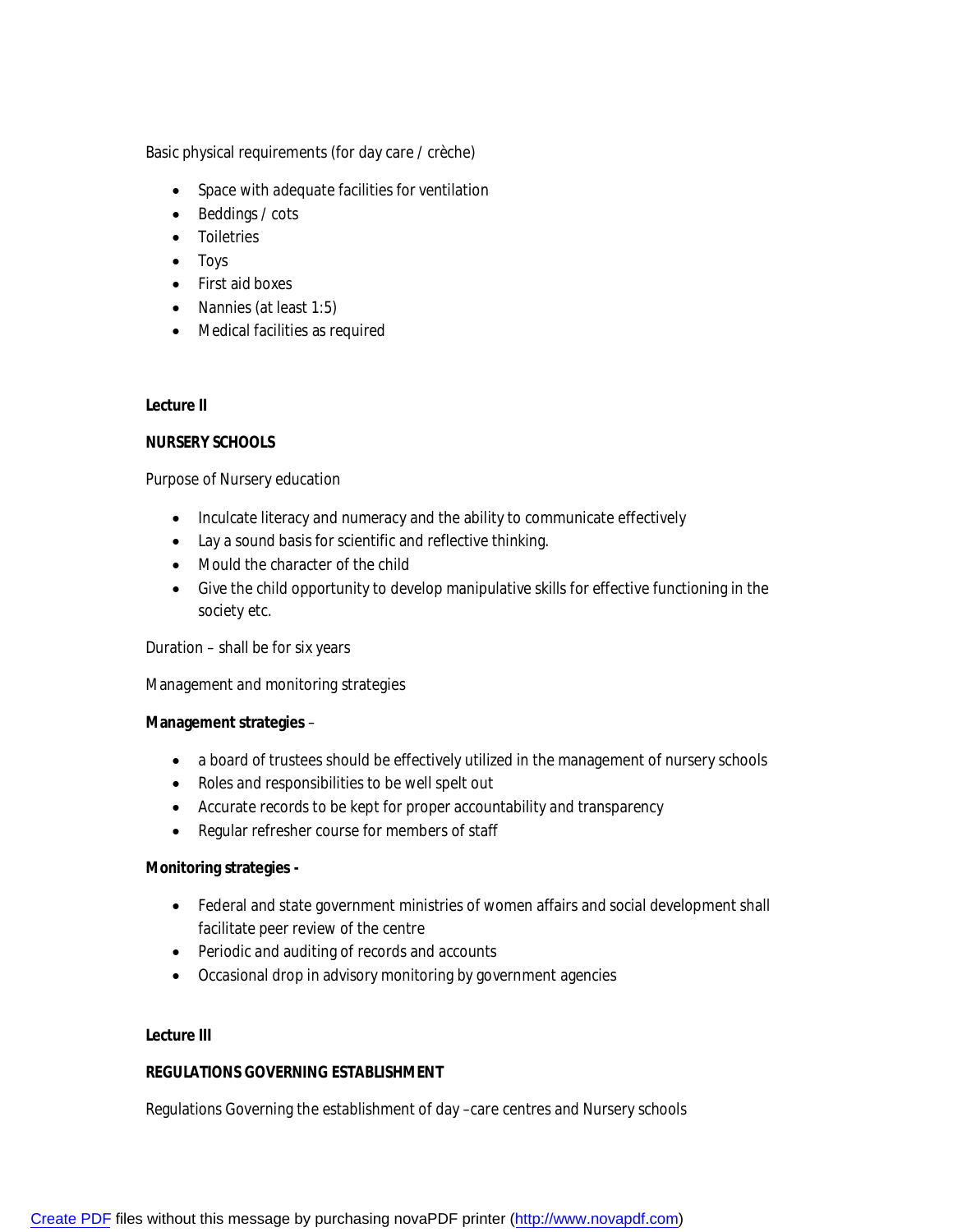- Registration and licensure compulsory
- Strategic plan must be in place
- Intending proprietor / properties must be an educationist
- No private nursery institution shall be advertised, opened without the provisional approval by the commissioner for education

# **Personnel**:

- specialised care givers possibly trained in early child hood education
- Head teacher, proprietors / proprieties must be educationists
- Paediatric doctor whose services can be engaged as the need arises
- Social worker expert
- Experienced child care assistants
- Trained nurse (in the sick  $-$  bay)
- Cleaners

#### **Site**:

- Must be certified suitable for educational institution
- Must be accessible by good road, not too close to noisy congested and dusty environment
- Must not be less than half a hectare
- There must be approved survey plan

#### **Architectural design:**

- Must be well ventilated
- Bungalow designs preferably for safety

# **Furniture:**

- Chairs and tables for different ages and sizes
- Chairs should be made of polished wood and Formica
- Large tables with drawers for teachers use
- Provision for book racks in all classes

**Play group** – should not be less than 30m x 30m

**School population** – not more than six streams of 30 pupils per class

**Lecture 4**:

# **CURRICULUM FOR NURSERY SCHOOLS**

Definition of curriculum – subjects in a course of study

Areas of coverage of the curriculum –

• Personal, social, economical and emotional development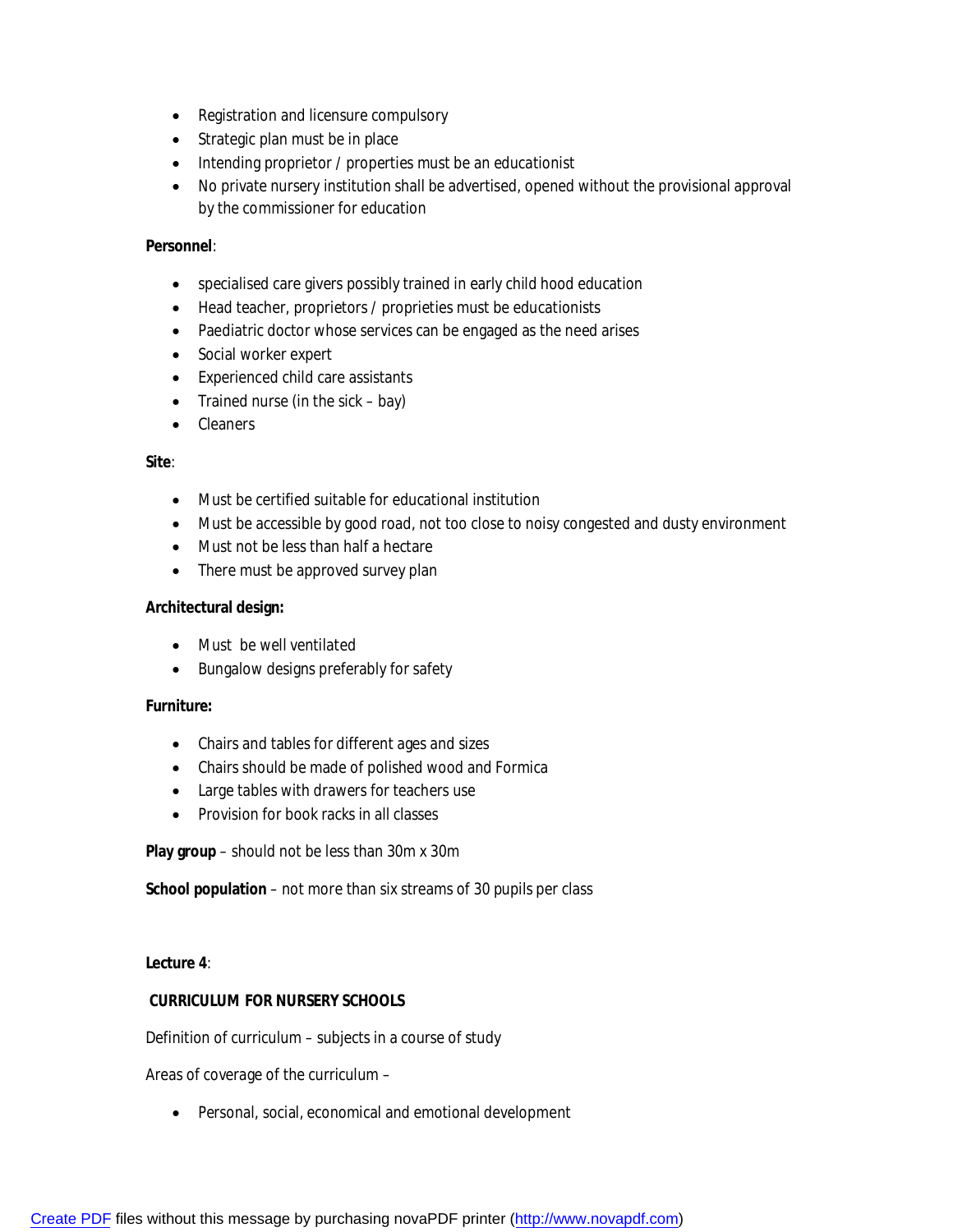- Communication talking and listening
- Creative and aesthetic development
- Mathematical awareness and development
- Physical development
- Playing
- Self help skills
- Social skills
- Writing
- Recitation

The role of each of the areas in the curriculum will be discussed as well.

#### **Lecture 5**

#### **HEALTH AND NUTRITIONAL STATUS OF A CHILD**

- Understanding child nutrition
- Understanding the toddler diet
- Nutritional facts of a child
- Healthy diets
- Clinical recommendations of the nutritional needs of a child

Sample meal patterns for ages. Various age groups

Importance of balanced diet

Tips for parents

Preventing sickness in Day care centres and nursery schools

- Proper cleaning and disinfecting techniques
- Children should stay home when sick in order not to infect other children
- Teach children proper hand washing techniques
- Adequate breastfeeding for infants provides immune system

#### **Assignment**

Individual assignment

#### **Practicum –** (duration – 2 weeks)

Choose any Day Care Centre and nursery school, Visit the schools and write a report on your observations, vis-a-vis; the adequacy of the centres in conformity with the rules and regulations of establishing Day care centres and nursery schools in Nigeria.